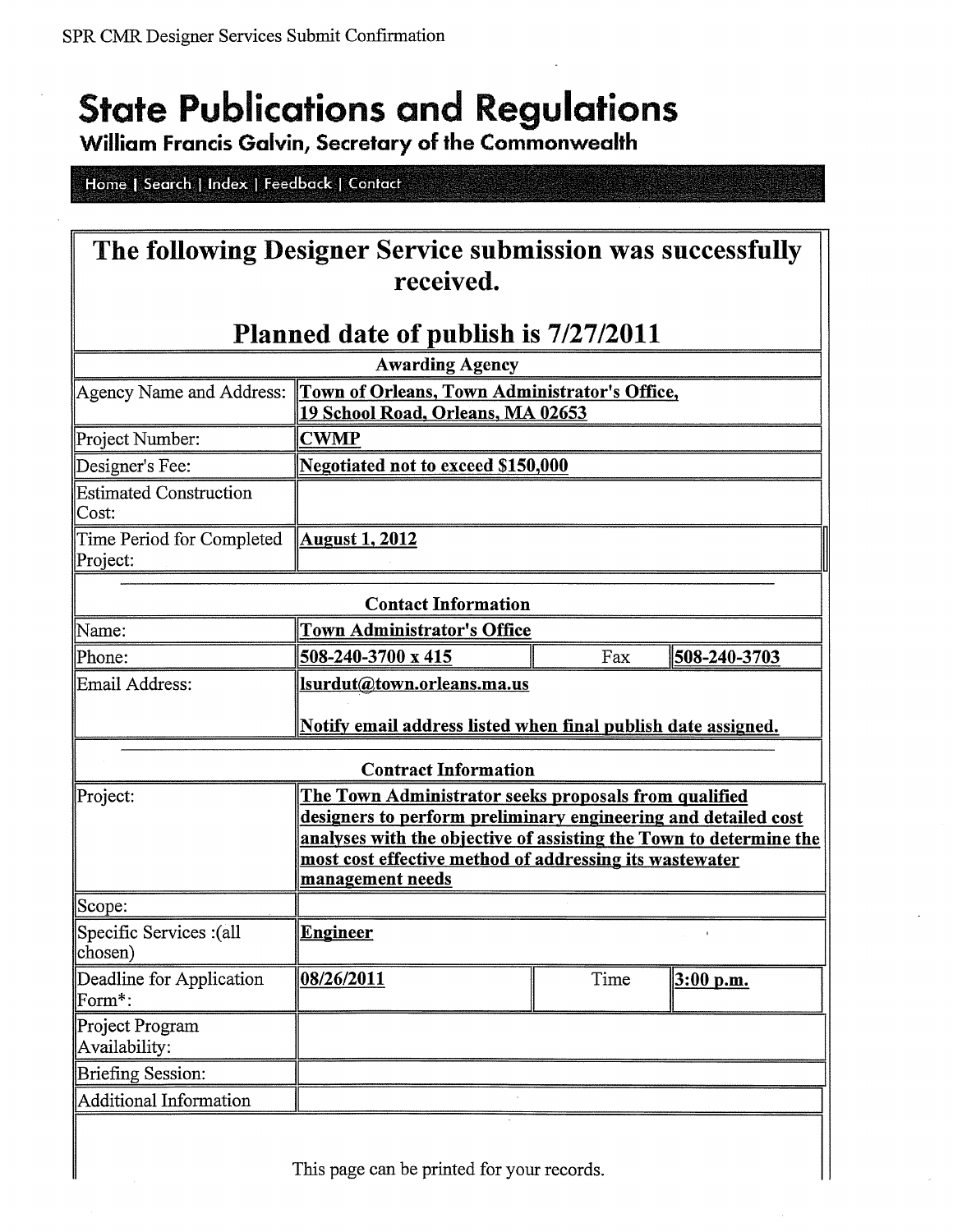### **TOWN OF ORLEANS REQUEST FOR QUALIFICATIONS TECHNICAL REVIEW AND COST ANALYSIS OF COMPREHENSIVE WASTEWATER MANAGEMENT PLAN OPTIONS**

The Town Administrator seeks proposals from qualified designers, as defined in Chapter 7, Section 38A½ of the General Laws of Massachusetts, to perform preliminary engineering and detailed cost analyses with the objective of assisting the Town to determine the most cost effective method of addressing its wastewater management needs.

The preliminary design criteria shall be based on the Town's six‐phase Comprehensive Wastewater Management Plan (CWMP) and the nitrogen removal requirements necessary to meet the Total Maximum Daily Loads (TMDL's) for each of the major watersheds.

Pursuant to a vote of Town Meeting, this study will involve the technical review and cost analysis to develop two wastewater management plan options as follows:

- 1. The centralized sewage collection, treatment and disposal system as outlined in the Town's current CWMP.
- 2. An alternative system based on Septic Tank Effluent (STE) collection, treatment and disposal, using cluster or satellite facilities, if and where appropriate.

All proposals must be received by the Town Administrator's Office, 19 School Road, Orleans, MA 02653‐3699 by 3:00 pm on August 26, 2011. Any proposal received after this time and date will be returned to the applicant unopened. No exceptions will be allowed. Facsimile or electronic proposals will not be accepted and postmarks will not be considered. One (1) original copy, six (6) photocopies and one (1) copy in electronic format of the proposal must be submitted in a sealed envelope indicating the applicant's name and address and clearly marked in the lower left hand corner "TECHNICAL REVIEW AND COST ANALYSIS OF COMPREHENSIVE WASTEWATER MANAGEMENT PLAN OPTIONS 2011".

Final selection of the Designer will be made on or before September 30, 2011. The project fee shall be negotiated with the maximum cost not to exceed \$150,000. Completion of all Tasks as outlined in the Scope of Services shall be on or before August 1, 2012. In order to maintain complete impartiality please be aware that the selected designer for this project will not be eligible to compete for the subsequent design services contract.

The Town Administrator reserves the right to accept and/or reject any and all proposals and waive any informality in procurement procedures to the extent allowed by law and make the award as may be deemed to be in the best interest of the Town.

> John F. Kelly Town Administrator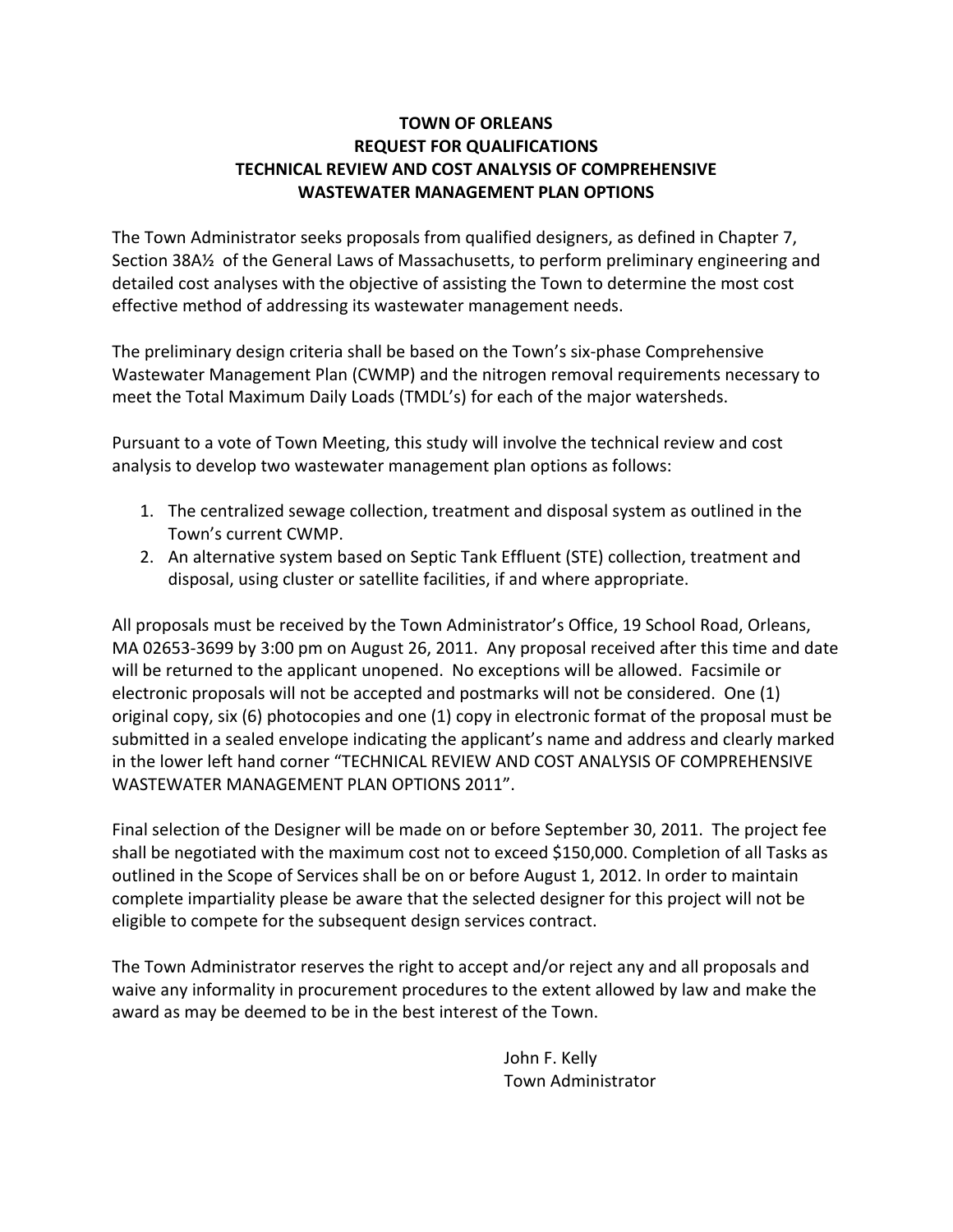## **TOWN OF ORLEANS REQUEST FOR QUALIFICATIONS TECHNICAL REVIEW AND COST ANALYSIS OF COMPREHENSIVE WASTEWATER MANAGEMENT PLAN OPTIONS SCOPE OF SERVICES**

The Orleans Town Administrator seeks proposals from qualified designers, as defined in Chapter 7, Section 38  $\frac{1}{2}$  of the General Laws of Massachusetts, to perform preliminary engineering and detailed cost analyses with the objective of assisting the town determine the most cost effective method of addressing its wastewater management needs.

The preliminary design criteria shall be based on the Town's six‐phase Comprehensive Wastewater Management Plan (CWMP) and the nitrogen removal requirements necessary to meet the Total Maximum Daily Loads (TMDL's) for each of the major watersheds.

Pursuant to a vote of Town Meeting, this study will involve the technical review and cost analysis to develop two wastewater management plan options as follows:

- 1. The centralized sewage collection, treatment and disposal system as outlined in the Town's current CWMP.
- 2. An alternative system based on Septic Tank Effluent (STE) collection, treatment and disposal, using cluster or satellite facilities, if and where appropriate.

All proposals must be received by the Town Administrator's Office, 19 School Road, Orleans, MA 02653‐3699 by 3:00 pm on August 26, 2011. Any proposal received after this time and date will be returned to the applicant unopened. No exceptions will be allowed. Facsimile and electronic proposals will not be accepted and postmarks will not be considered. One (1) original copy, six (6) photocopies and one (1) copy in electronic format of the proposal must be submitted in a sealed envelope indicating the applicant's name and address and clearly marked in the lower left hand corner "TECHNICAL REVIEW AND COST ANALYSIS OF COMPREHENSIVE WASTEWATER MANAGEMENT PLAN OPTIONS 2011".

Final selection of the designer will be made on or before September 30, 2011. The project fee shall be negotiated, with the maximum cost not to exceed \$150,000. Completion of all Tasks as outlined in the project schedule shall be by August 1, 2012. In order to maintain complete impartiality please be aware that the selected designer for this project will not be eligible to compete for the subsequent design services contract.

# **BACKGROUND INFORMATION**

The Town of Orleans, Massachusetts, located on Cape Cod, faces unique challenges in wastewater treatment and disposal. Surrounded on three sides by water, Orleans possesses a natural beauty which attracts thousands of visitors each year. The visitors, who come and stay primarily in the summer season, are also attracted by Orleans' downtown area with its retail shops and restaurants. While currently maintaining a year-round population of 6,259 residents,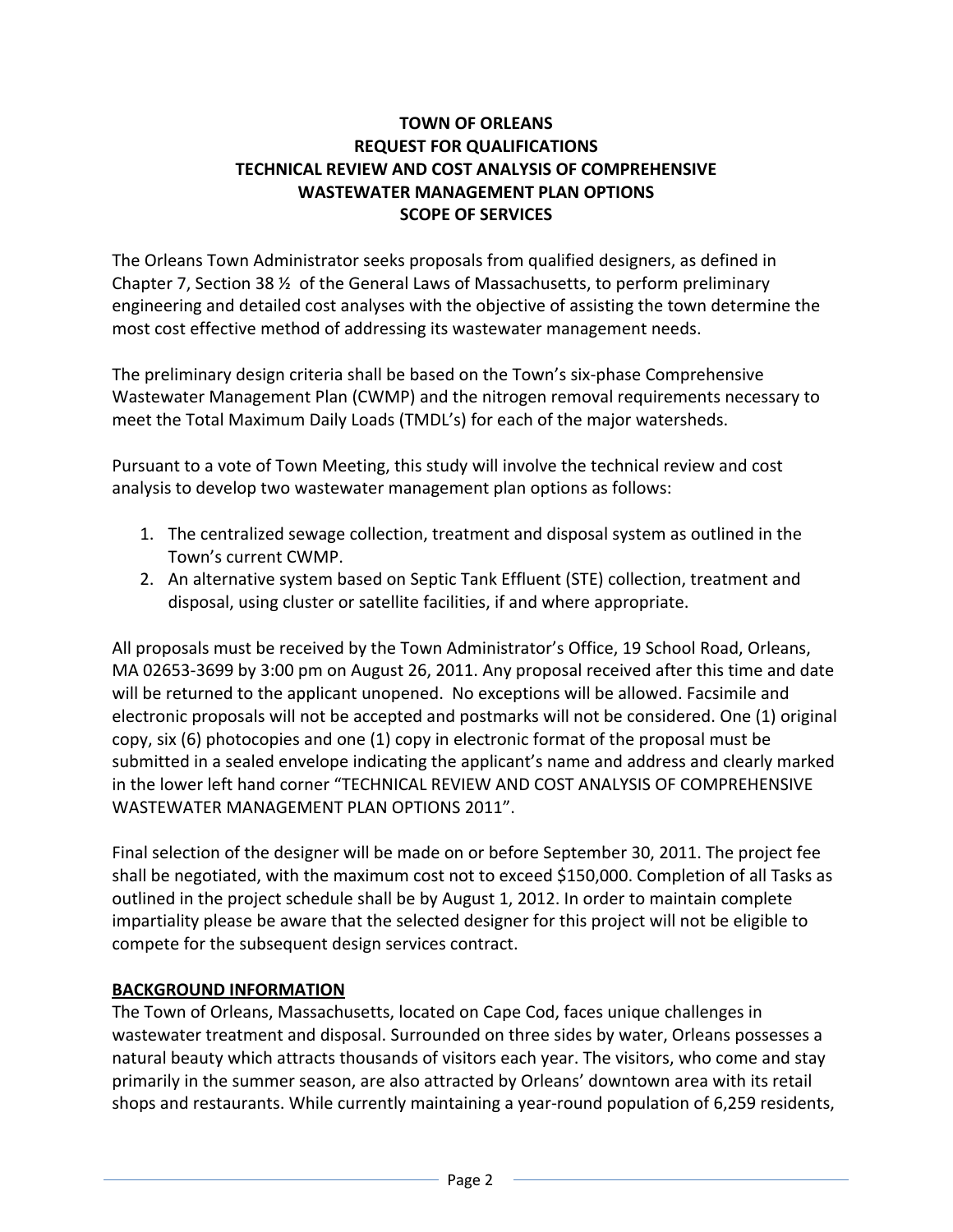the seasonal population is estimated at 20,000 to 25,000. This dramatic increase in population places a severe strain on the individual on‐site wastewater disposal systems which are used throughout Orleans. The Town is a member of a Tri‐Town Groundwater Protection District that operates its own septage treatment facility where waste is delivered and treated prior to discharge into the ground.

The Town is concerned that existing and future development will cause adverse impacts on the quality of the Town's groundwater, freshwater ponds, and marine receiving waters. Already, several marine subembayments exhibit evidence of accelerated eutrophication. The Town has developed a wastewater management plan to protect surface and groundwater from the effects of nitrogen loading associated with development.

The Town began the process of preparing a town‐wide Comprehensive Wastewater Management Plan in 2000. The Town has recognized the need to take action to ensure that existing and future development does not adversely affect the fresh and marine resources of the community. The Town is a participant in the Massachusetts Estuaries Program (MEP) for Pleasant Bay (along with Chatham and Harwich), Nauset Estuary, and the three Cape Cod Bay tributaries of Rock Harbor, Namskaket Creek, and Little Namskaket Creek. Both Pleasant Bay and Cape Cod Bay have been designated as Areas of Critical Environmental Concern (ACECs) by the Commonwealth of Massachusetts. The basis for the Town's CWMP is compliance with meeting the total maximum daily loads for nitrogen as determined by the MassDEP.

The Town's current CWMP approach to address wastewater management needs is based on a system comprised primarily of gravity sewage collection with centralized treatment and disposal at a new facility to be constructed on the existing site of the Tri‐Town Septage Treatment Facility located on Oak Ridge Lane in Orleans. Recent advances in wastewater management technology have prompted the Town to consider an alternative collection, treatment and disposal concept that utilizes existing septic tanks as the primary method of effluent separation, with new treatment and disposal facilities being constructed on one or more sites.

### **ONLINE RESOURCES AVAILABLE TO ASSIST IN THE STUDY**

The following documents are available for review and download in electronic format from the Town's website www.town.orleans.ma.us.

- 1. Orleans Comprehensive Wastewater Management Plan dated December 2010
- 2. Engineering Review of Orleans CWMP prepared by CH2M Hill dated September 30, 2010
- 3. Massachusetts Estuary Project Reports
- 4. A list of 21 properties identified as having potential to support decentralized systems.

# **SCOPE OF SERVICES**

The overall scope of the study shall include, but not be limited to, the following tasks: **Task 1. Conduct a public presentation at a Board of Selectmen's meeting that outlines the Designer's approach to completing each aspect of the study as outlined in the Scope of Services.**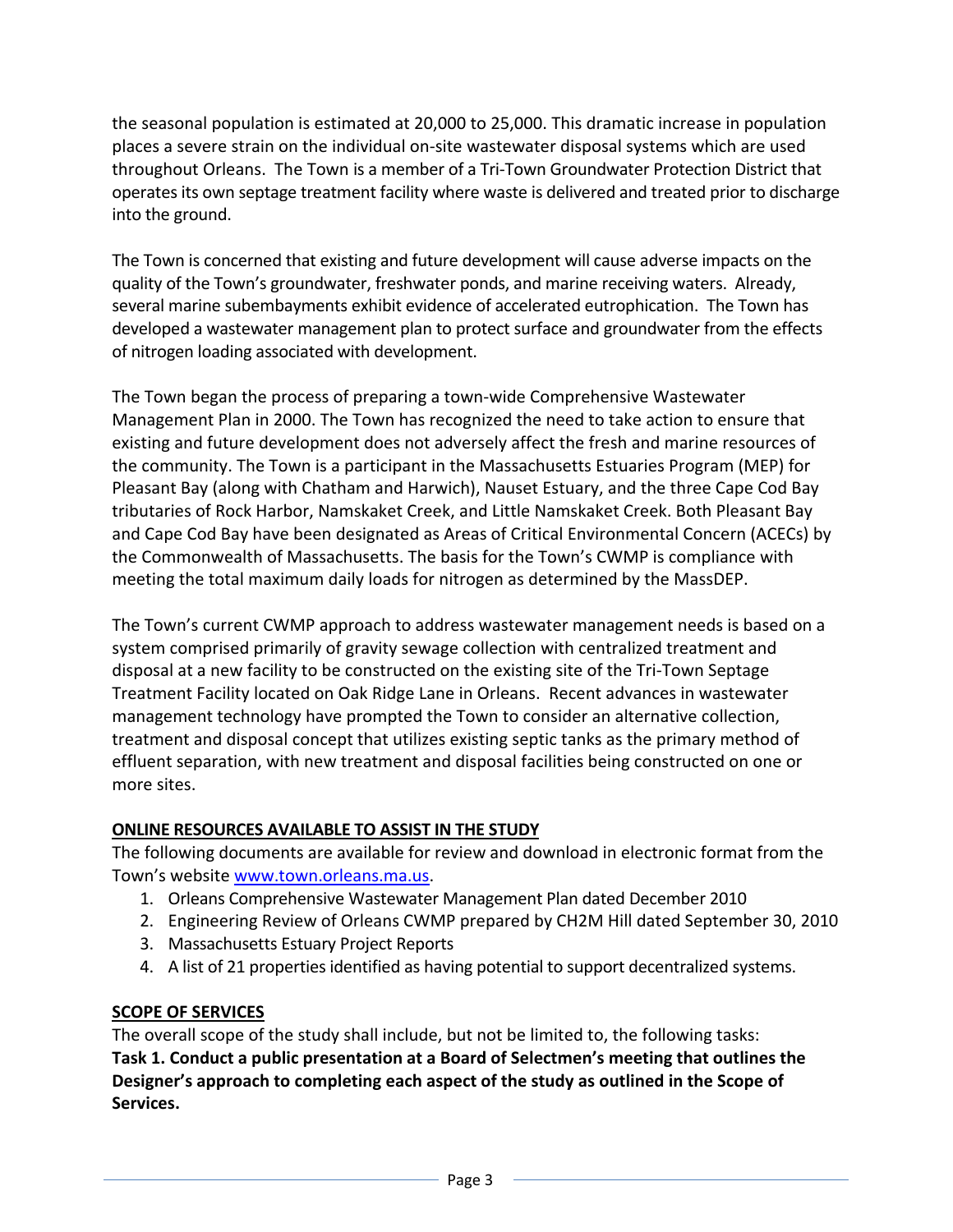**Task 2. Preliminary engineering design of a centralized, gravity based, sewage collection network with a centralized treatment and disposal system as outlined in the Town's CWMP:**

- 1. Development of a detailed collection network sufficient to form the basis of a unit priced comprehensive estimate.
- 2. Identification of property to be acquired for pump stations and "cross country" branches if necessary.
- 3. Preliminary design of a sewage treatment and disposal facility, incorporating the latest technological advances and energy efficiency, to be located on the existing Tri‐Town Septage Treatment Facility Site as described in the CWMP.

**Task 3. Preliminary engineering design of an alternative system based on Septic Tank Effluent (STE) collection with sewage treatment and disposal, using cluster or satellite facilities, if and where appropriate:**

- 1. Development of a detailed STE collection network sufficient to form the basis of a unit priced comprehensive estimate.
- 2. Identification of property to be acquired for satellite treatment sites, pump stations and "cross country" branches if necessary.
- 3. Preliminary design of sewage treatment and disposal facilities, incorporating the latest technological advances and energy efficiency, to be located either on the existing Tri‐Town Septage Treatment Plant Site as described in the CWMP or through the use of clusters or satellite facilities.
- 4. Provide evidence of investigations as to how other communities of similar size and geographic characteristics have implemented STE Programs and their experiences with these systems to date.

**Task 4. Conduct a public presentation at a Board of Selectmen's meeting to demonstrate that the two preliminary engineering design options have progressed sufficiently in detail to proceed to the cost estimating phase.**

## **Task 5. Develop comprehensive cost estimates for each of the two design options being studied utilizing the services of an independent professional cost estimator to determine the following:**

- 1. Physical attributes of the entire collection and treatment system for all six phases in present day costs.
- 2. Engineering costs for all project phases including administration and inspection services during construction.
- 3. State and Federal permitting fees.
- 4. New property acquisition costs for potential treatment and disposal facilities, including a projection for siting, permitting, and legal costs.
- 5. Initial customer hook‐up costs.
- 6. Operation and startup costs, including the procurement of spare parts for normal maintenance for all treatment facilities, pump stations and customer STE components.
- 7. Staffing costs based on MassDEP requirements for each design option.
- 8. Life cycle costs for each alternative for a 50 year period.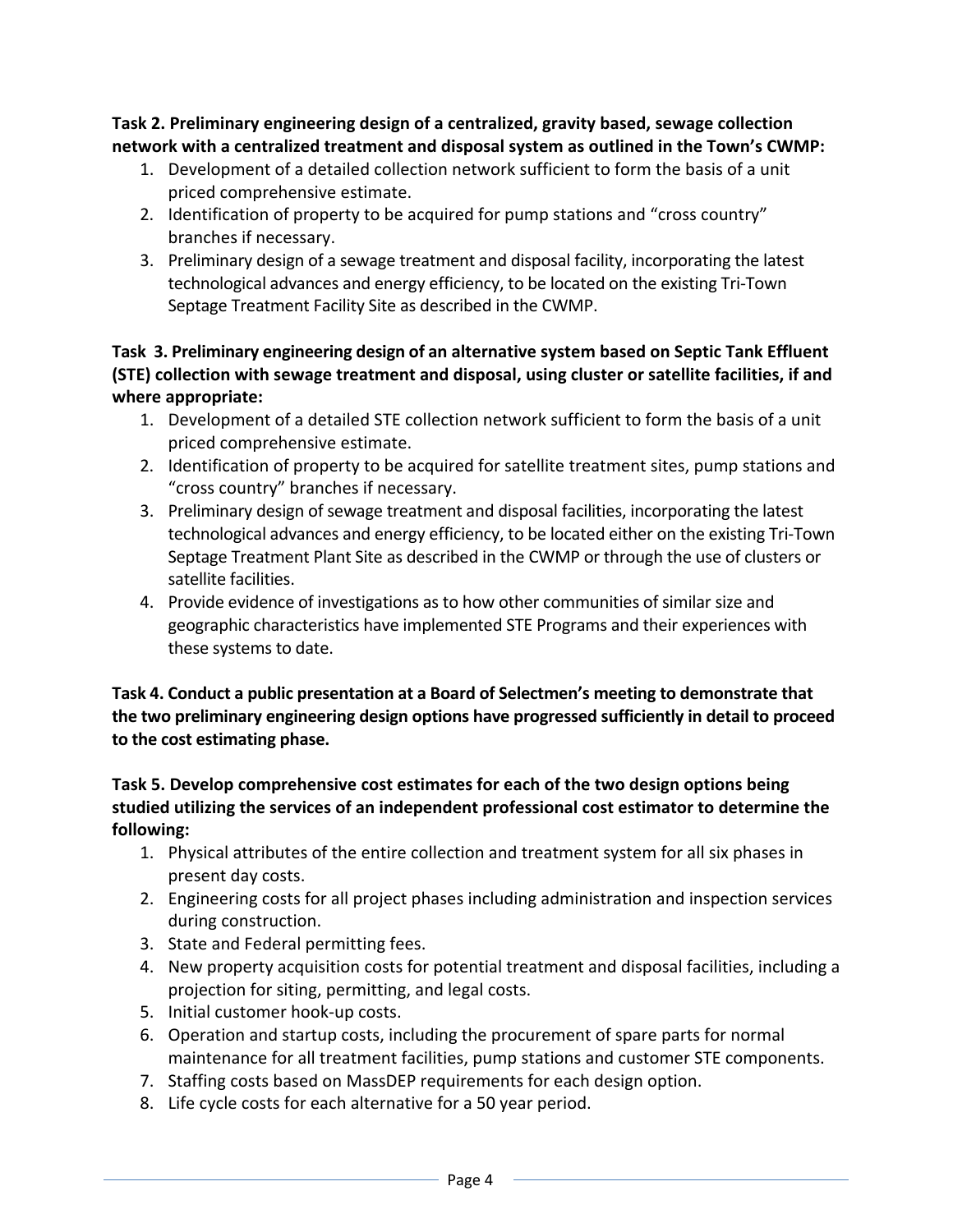9. Any other miscellaneous implementation costs or operational/maintenance considerations the Town should anticipate not specifically identified.

## **Task 6. Conduct a public presentation at a Board of Selectmen's meeting to review the results of the cost estimates that were developed in Task 5.**

## **Task 7. Conduct a public presentation at a Board of Selectmen's meeting that details the draft final report and the Designer's recommended option that addresses, at a minimum, the following attributes:**

- 1. Overall life cycle costs
- 2. Benefits of installation, operation, maintenance, energy consumption and equipment replacement
- 3. Property acquisition efforts that may be required
- 4. Potential impacts on property values and disruptions to residences and businesses
- 5. Prepare poster board presentations of key information such as proposed collection networks, treatment sites and potential land acquisitions.

# **Task 8. Conduct a public presentation of the final report at a Board of Selectmen's meeting.**

# **PROJECT SCHEDULE**

- Proposals due by 3:00 pm on August 26, 2011.
- Interviews with selected Designers will be scheduled during the week of September 12, 2011 at a mutually convenient time.
- Final Selection of Designer will be made by September 30, 2011.
- Completion of Task 1 through Task 6 by April 1, 2012.
- Completion of Task 7 by June 1, 2012.
- Completion of Task 8 by August 1, 2012.

### **PROJECT DELIVERABLES**

- 1. Provide an electronic version (.pdf format) of all materials used during each Task's public presentation for posting on the Town's website for informational purposes.
- 2. Provide Fifteen (15) spiral bound copies of the final report that includes all information developed by the Designer in Task 1 through Task 8 in sufficient detail to enable the Town to successfully use this information to proceed to project design development.
- 3. Provide an electronic version (.pdf format) of the spiral bound final report for posting on the Town's website for informational purposes.

# **PROJECT COST**

The total fee to complete all activities included in the Scope of Services will be negotiated, but shall not exceed \$150,000.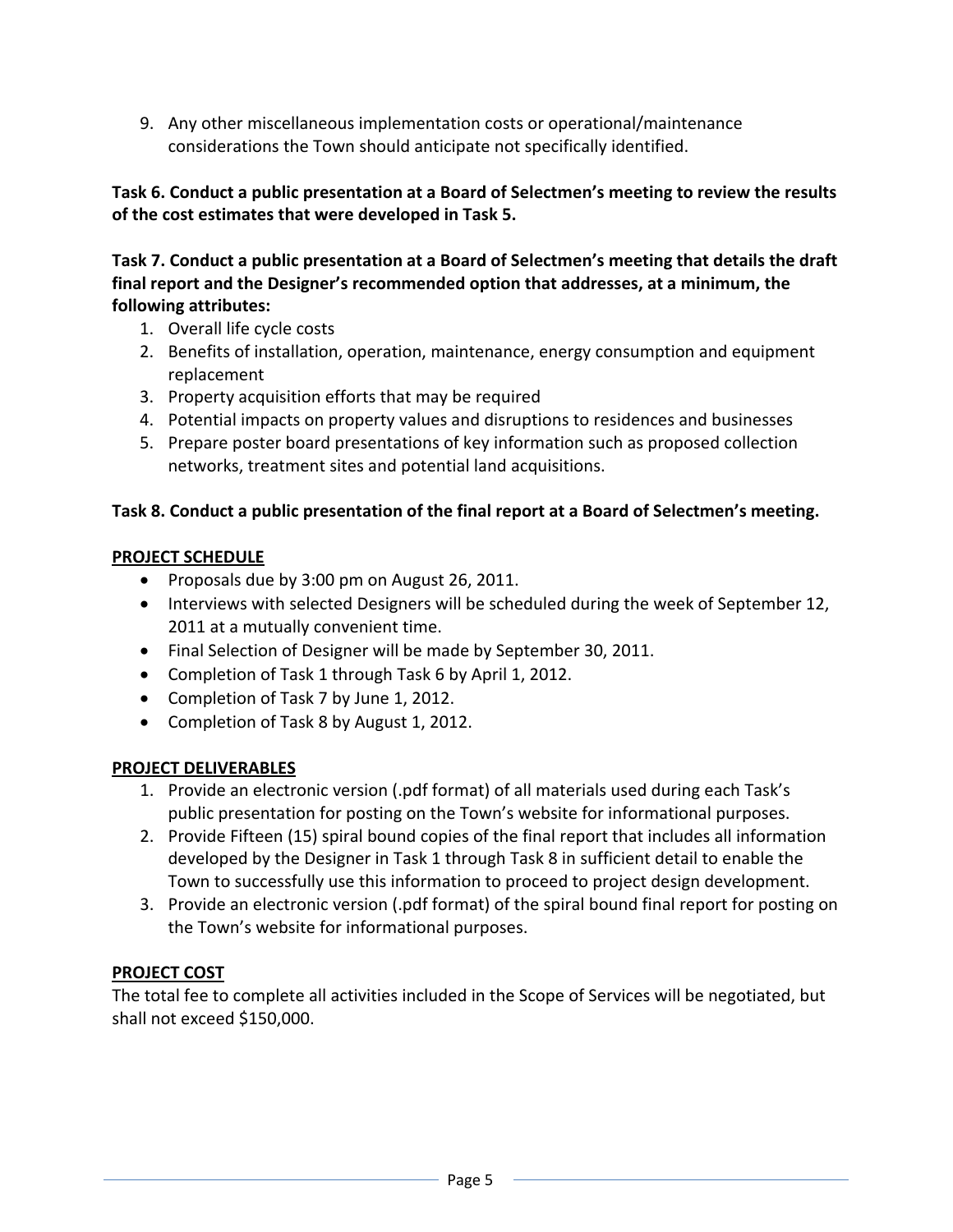## **SUBMITTAL REQUIREMENTS AND MINIMUM QUALIFICATIONS**

To receive consideration, all proposals must include the following information:

- 1. A detailed description of the methodology and level of effort that will be undertaken to complete the two designs suitable for comprehensive cost estimating.
- 2. A detailed description of the methodology and level of detail to be used for estimating costs associated with each design option.
- 3. A detailed description of the level of detail that will be provided to enable the Town to proceed with project design development.
- 4. The names and resumes of the individuals that will be key participants in the study.
- 5. A completed Standard Designer Application Form Updated July 2011 (copy attached) with all requested information.
- 6. A Completed Certificate of State Tax Compliance, Certificate of Non‐Collusion and Acknowledgment of Principal form, all of which are attached.
- 7. Designer must carry insurances in accordance with attached requirements.
- 8. Designer must be registered to practice engineering in Massachusetts.
- 9. Designer must demonstrate experience in all aspects of engineering required for wastewater management solutions based on both options.
- 10. Designer must be familiar with all applicable federal, state and local regulations and codes necessary to undertake the completion of the study.

### **EVALUATION OF CRITERIA**

All proposals will be evaluated based on two sets of criteria ‐ **minimum and comparative.** Proposals must address each of the points under both the minimum and comparative evaluation criteria.

### **MINIMUM EVALUATION CRITERIA**

Each proposal must meet all the following criteria in order to be considered for further evaluation.

**Years in business:** Provide evidence that the Design Firm has been in business for a minimum of ten (10) years.

**Number of Municipal Clients:** Provide evidence of least five (5) engineering studies of wastewater collection and treatment projects which the Design Firm has successfully completed during the past ten (10) years.

**Project Completion:** Acknowledgement that the Scope of Services as described in the RFQ shall be completed in accordance with the proposed schedule for each Task with the final report being delivered by August 1, 2012.

Proposals which do not meet the minimum criteria will be judged unacceptable.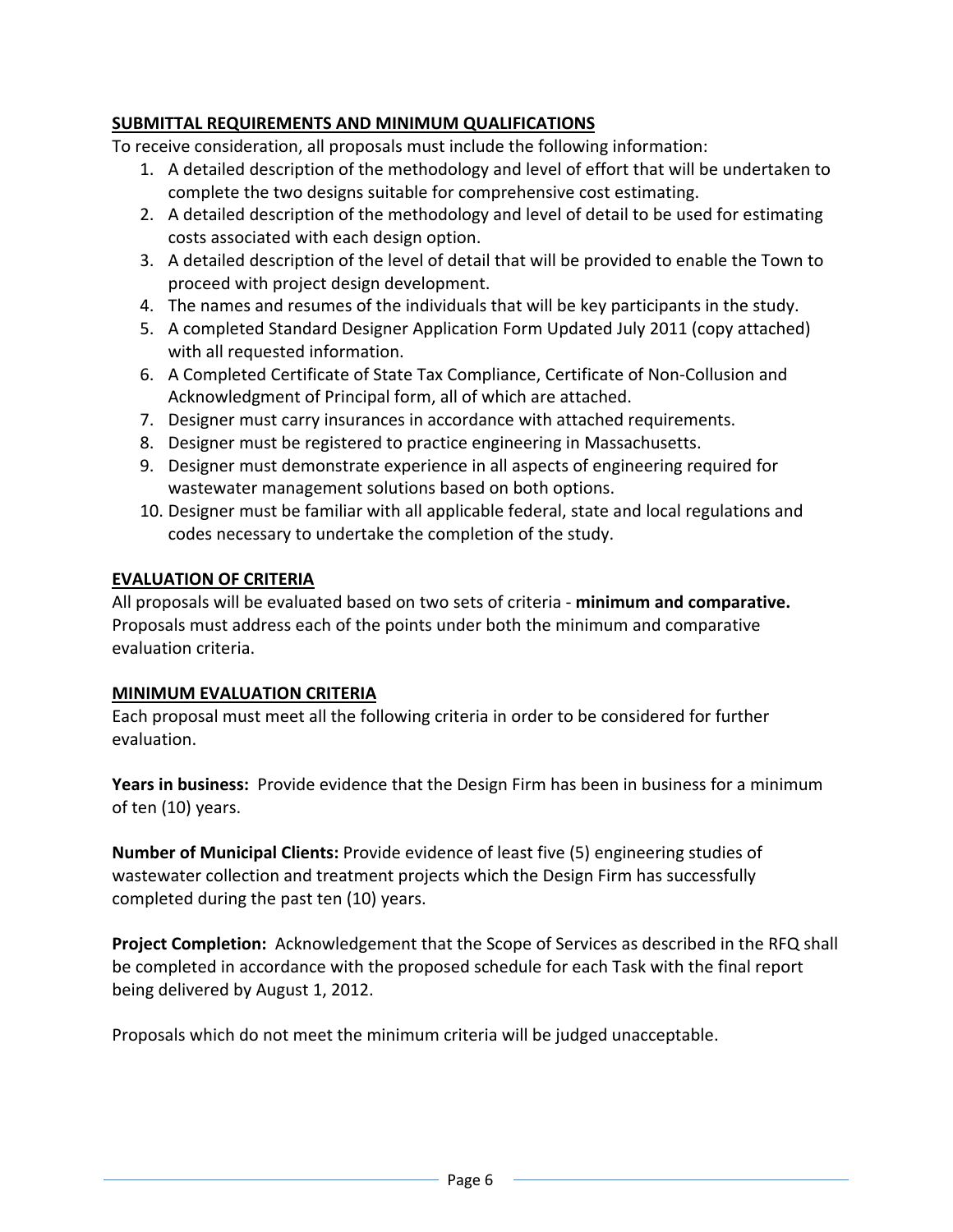## **COMPARATIVE EVALUATION CRITERIA**

The following grading system will be used to measure the relative merits of each proposal, which has met the above minimum evaluation criteria.

| <b>Criteria</b>                          | <b>Maximum Grades</b> |
|------------------------------------------|-----------------------|
| 1. Quality of reports                    | 3                     |
| 2. References                            | 5                     |
| 3. Oral presentation and interview       | q                     |
| 4. Years the firm has been in business   | 3                     |
| 5. Years of experience of project leader | 3                     |
| 6. Number of Municipal clients           | $\mathcal{P}$         |
| Total (maximum)                          | つら                    |

**1. Quality of Reports:** Submit at least two reports that have been provided to clients covering other types of municipal collection options including estimates during the past ten years.

The reports will be graded for…

- A. Clarity and organization
- B. Substance
- C. Clear final conclusions

Grading from 0 to 3 as follows...

- 3 All criteria listed above are positive
- 2 Two of the criteria listed above are positive
- 1 One of the criteria listed above is positive
- 0 None of the criteria listed above are positive
- **2. References:** Provide a list of references with names, addresses and telephone numbers for contact people in each case for relevant feasibility studies completed during the past 10 years.

The references will be graded for…

- A. Adherence to study timetable
- B. Quality and completeness of study
- C. Working relationship with Town Officials
- D. Accuracy of cost estimates
- E. Professionalism of designer personnel

Grading from 0 to 5 as follows...

- 5 All of the above criteria are positive
- 4 Four of the above criteria are positive
- 3 Three of the above criteria are positive
- 2 Two of the above criteria are positive
- 1 One of the above criteria is positive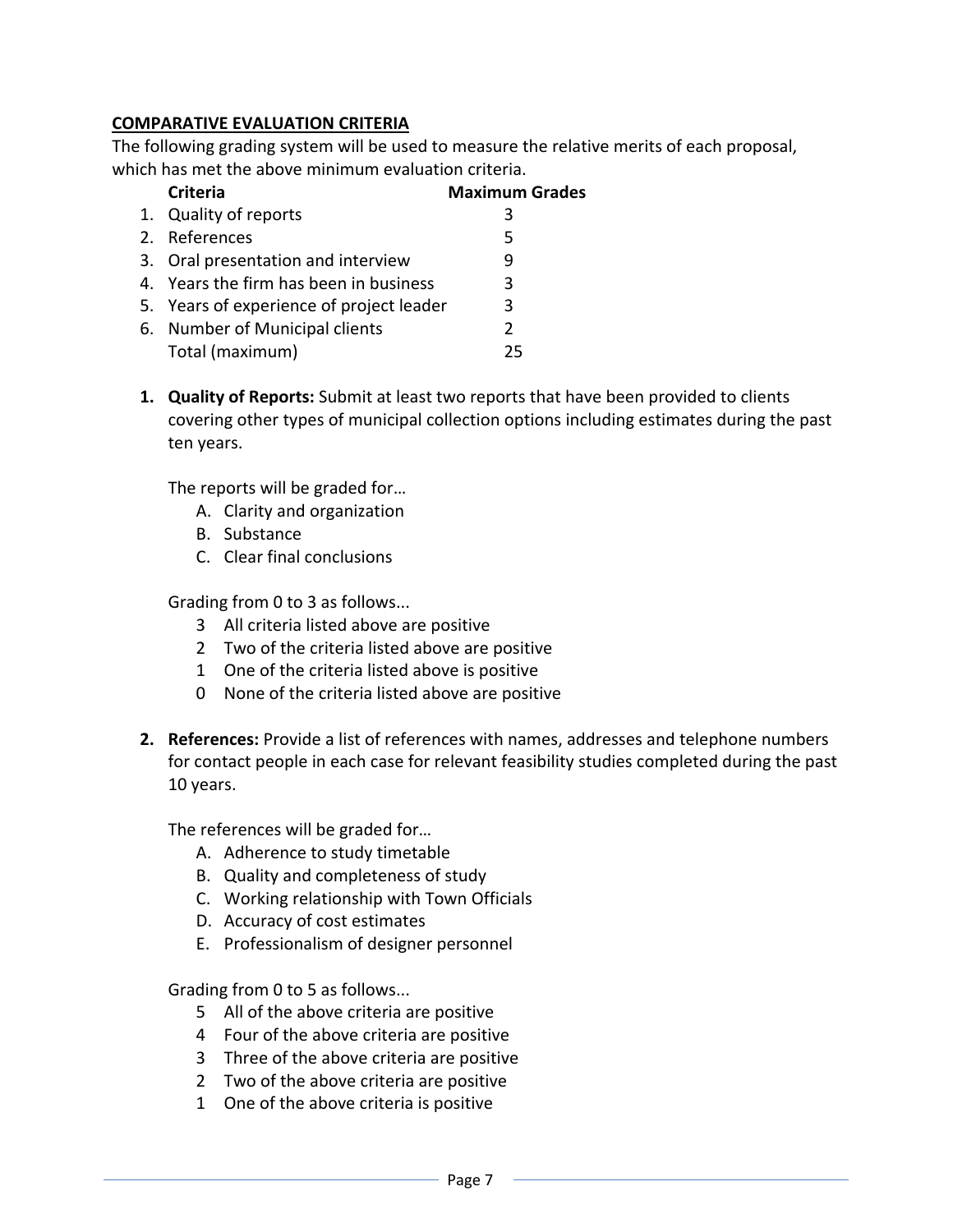**3. Oral Presentation and/or Interview:** The Designer will be provided with the opportunity to make an oral presentation to the Selection Committee. In addition to presenting the organization and qualifications of the firm, the presentation should include information on past municipal engineering projects of a similar magnitude as described in Town's CWMP.

The oral presentation and interview will be graded for…

- A. Demonstrate an ability to undertake a comprehensive engineering evaluation of both types of collection options and varied treatment facilities.
- B. Provide an explanation of the engineering effort that will culminate with two comprehensive unit priced estimates.
- C. Explain how accuracy of project estimates is achieved.
- D. Describe the Firm's experience of similar engineering projects and/or studies.
- E. Present the qualifications of personnel who will complete the study including cost estimating personnel
- F. Describe the Town's required interface and how communication is maintained during the study
- G. Clarity and organization of presentation
- H. Innovation of presentation
- I. Visual Aids

Grading from 0 to 9 as follows...

- 9 All above criteria are positive
- 8 Eight of the above criteria are positive
- 7 Seven of the above criteria are positive
- 6 Six of above criteria are positive
- 5 Five of the above criteria are positive
- 4 Four of the above criteria are positive
- 3 Three of the above criteria are positive
- 2 Two of the above criteria are positive
- 1 One of the above criteria is positive
- 0 None of the above criteria are positive
- **4. Years Firm has been in Business:** Document the number of relevant years the firm has been in business.

Grading from 1 to 3 as follows...

- 3 Twenty five or more years in business
- 2 Sixteen to twenty four years in business
- 1 Ten to fifteen years in business

Note: Less than ten (10) years does not meet the minimum criteria.